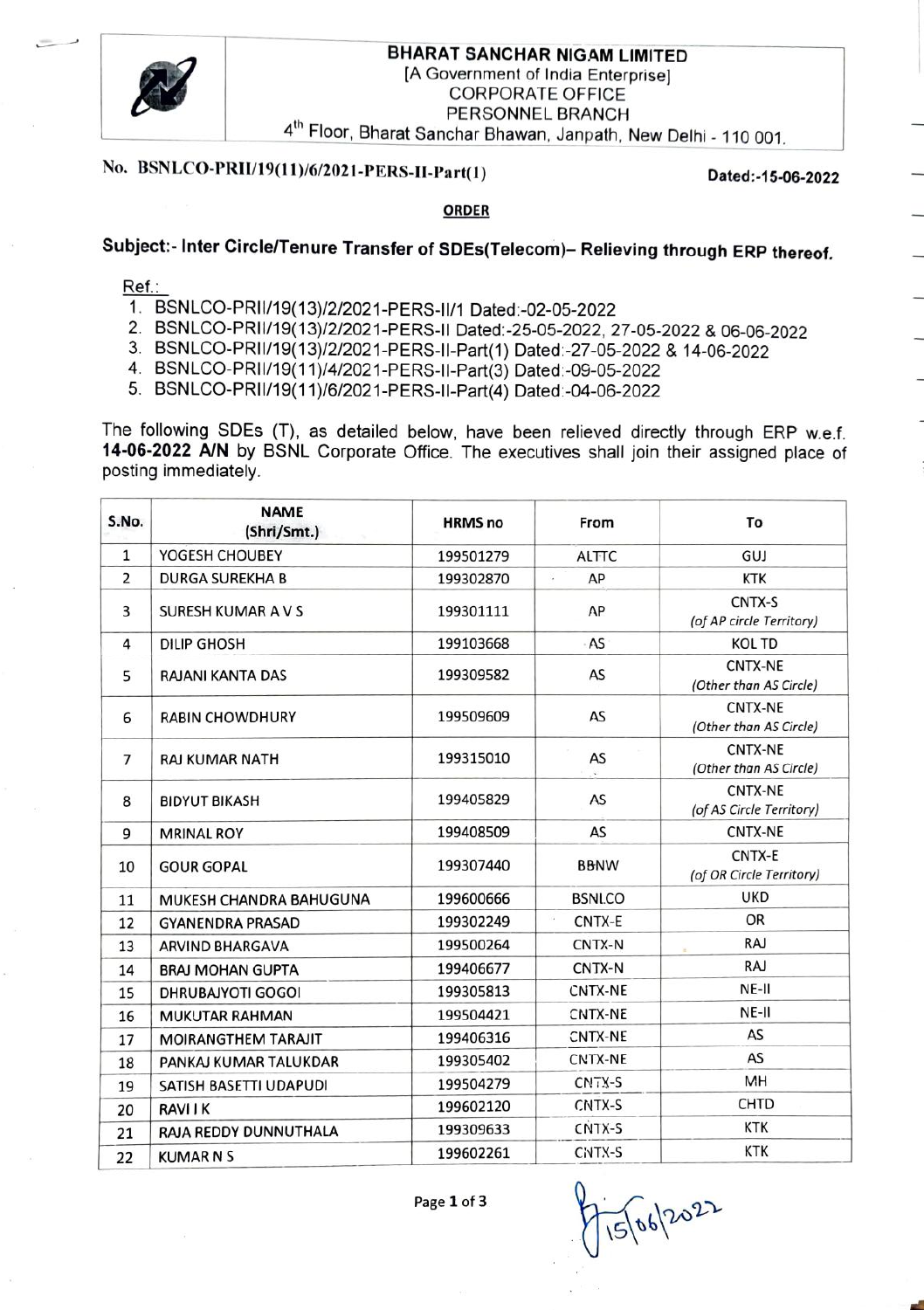# No. BSNLCO-PRI/19(11)/6/2021-PERS-I1-Part(1) Dated:-15-06-2022

Ë

 $\sqrt{a}$ 

| S.No. | <b>NAME</b><br>(Shri/Smt.)    | <b>HRMS no</b> | From                            | To                                 |
|-------|-------------------------------|----------------|---------------------------------|------------------------------------|
| 23    | MUKESHSINH PARMAR             | 199314130      | CNTX-W                          | MP                                 |
| 24    | <b>USHA SANJAY POKALE</b>     | 199503412      | CNTX-W                          | MP                                 |
| 25    | NAGULKAR SMITA VIKAS          | 199507528      | CNTX-W                          | MP                                 |
| 26    | ASHWIN VISHVANATH CHITNIS     | 199504129      | CNTX-W                          | KTK                                |
| 27    | SUNETRA SUBHASH DESHPANDE     | 199505007      | CNTX-W                          | GUJ                                |
| 28    | <b>VRINDA SUHAS MANKAR</b>    | 199503238      | CNTX-W                          | MH                                 |
| 29    | <b>ALPESH DESAI</b>           | 199314129      | GUJ                             | <b>KTK</b>                         |
| 30    | <b>PARULBEN PATEL</b>         | 199510638      | GUJ                             | MH                                 |
| 31    | MOHAMADMUDASIRKHAN PATHAN     | 199510641      | GUJ                             | CNTX-W<br>(Other than GUJ Circle)  |
| 32    | <b>JAGDISHCHANDRA PATEL</b>   | 199510707      | GUJ                             | <b>BSNLCO</b>                      |
| 33    | <b>SANJAY KUMAR TIWARI</b>    | 199512591      | GUJ                             | MP                                 |
| 34    | <b>ANITA BHARDWAJ</b>         | 199503766      | HP                              | MH                                 |
| 35    | <b>ANIL KUMAR</b>             | 199303494      | HP                              | <b>UKD</b>                         |
| 36    | <b>SEEMA SHARMA</b>           | 199205542      | HP                              | CNTX-N                             |
| 37    | SHASHI BHUSHAN PD SINGH       | 199311286      | <b>JKD</b>                      | OR                                 |
| 38    | <b>ASHVATHICK</b>             | 199100617      | KRL                             | <b>TN</b>                          |
| 39    | <b>JAYAKUMARAS</b>            | 199508675      | KRL                             | TN                                 |
| 40    | <b>ELIZABETH JULEY GEORGE</b> | 199501041      | <b>KRL</b>                      | CHTD                               |
| 41    | <b>JACOB MATHEW</b>           | 199504043      | <b>KRL</b>                      | CNTX-S                             |
| 42    | SOFIYA J                      | 199507642      | <b>KRL</b>                      | TN                                 |
| 43    | <b>LEKHA RANI S</b>           | 199508753      | <b>KRL</b>                      | <b>CHTD</b>                        |
| 44    | <b>S R SHYLAJA</b>            | 199507029      | KTK<br>$\overline{\phantom{a}}$ | <b>KRL</b>                         |
| 45    | <b>T GEETHA</b>               | 199604803      | <b>KTK</b>                      | CNTX-S<br>(Other than KTK Circle)  |
| 46    | <b>BHARATI SHANTAPPA GOGI</b> | 199605627      | <b>KTK</b>                      | KRL                                |
| 47    | <b>NIVEDITA S CHANAL</b>      | 199206801      | KTK                             | CNTX-S<br>(Other than KTK Circle)  |
| 48    | MUNDALIK JYOTI ANIL           | 199412764      | MH                              | J&K                                |
| 49    | VARSHA PRASHANT HATWAR        | 199507028      | MH                              | CNTX-W<br>(of MH Circle Territory) |
| 50    | VAISHALI NARENDRA GIRADKAR    | 199507630      | MН                              | Sikkim                             |
| 51    | HARISH CHANDRA SAHU           | 199415602      | MP                              | GUJ                                |
| 52    | <b>NAND KISHORE DIXIT</b>     | 199508971      | MP                              | <b>UKD</b>                         |
| 53    | SANJAY KUMAR BAJORIA          | 199512037      | <b>MP</b>                       | KTK                                |
| 54    | ANAND KUMAR TIWARI            | 199500159      | ΜP                              | CG                                 |
| 55    | MANVENDRA LAHARIYA            | 199501794      | MP                              | <b>UKD</b>                         |
| 56    | PRADEEP KUMAR GUPTA           | 199400602      | MP.<br>÷                        | GUJ                                |
| 57    | <b>KRISHNA KANT MISRA</b>     | 199501571      | MP                              | GUJ                                |
| 58    | <b>AJAY HASWANI</b>           | 199501512      | MP.                             | GUJ                                |
| 59    | <b>JAMIL AHMAD KHAN</b>       | 199500516      | MP                              | Sikkim<br>MH                       |
| 60    | MANISH KUMAR KHARE            | 199512184      | MP                              | GUJ                                |
| 61    | <b>VIPUL SHRIVASTAVA</b>      | 199507691      | MP                              | CNTX-W                             |
| 62    | <b>ARVIND R MAHAJAN</b>       | 199401793      | MP                              | (Other than MP Circle)<br>KTK      |
| 63    | MAHESH KUMAR TRIPATHI         | 199509184      | MP                              |                                    |